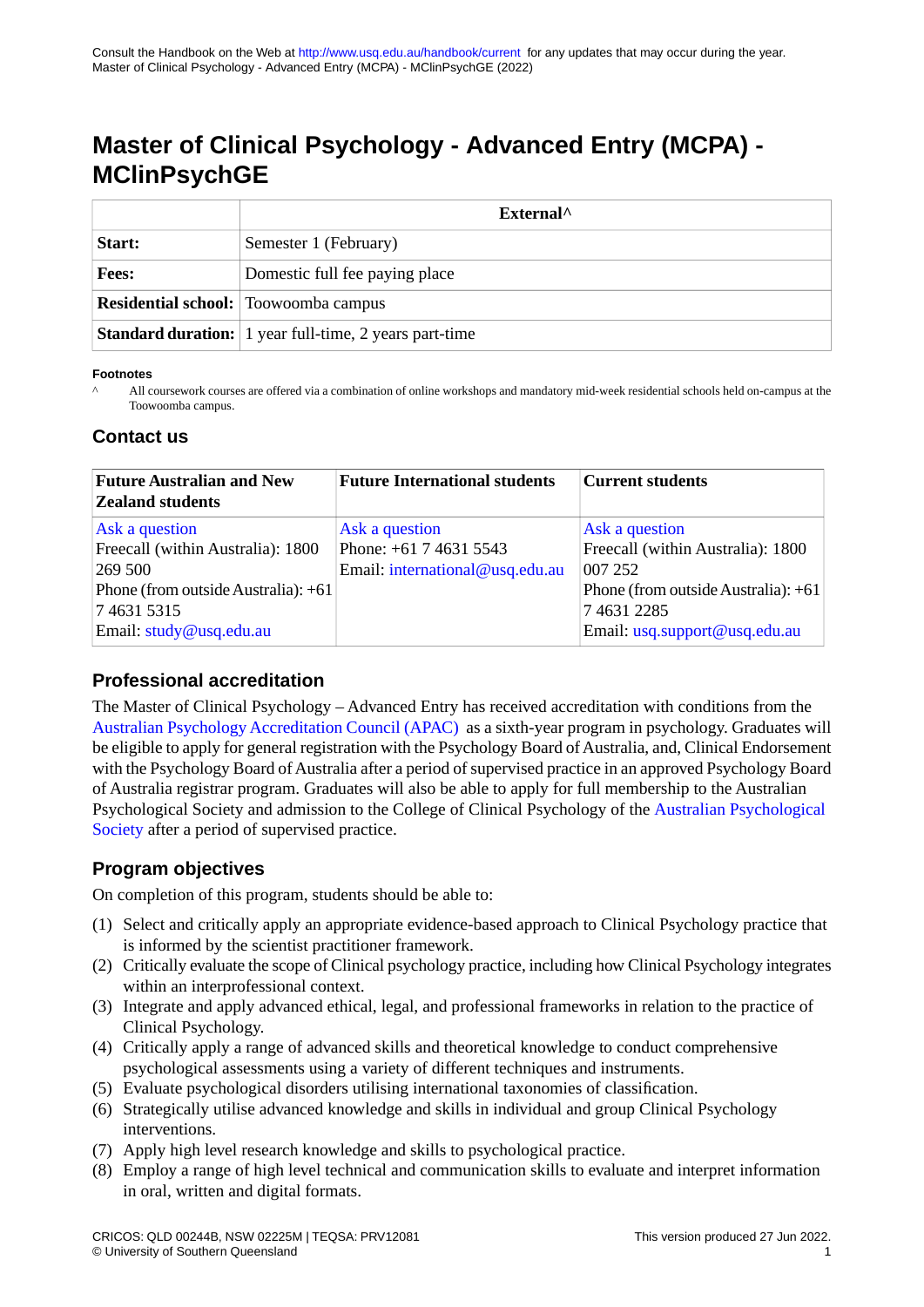- (9) Integrate and apply advanced knowledge and skills regarding the provision of Clinical Psychology services across the lifespan, in a culturally responsive manner.
- (10)Apply advanced theoretical knowledge and technical skills in the workplace within the scope of Clinical Psychology practice.

# **Australian Qualifications Framework**

The Australian Qualifications Framework (AQF) is a single national, comprehensive system of qualifications offered by higher education institutions (including universities), vocational education and training institutions and secondary schools. Each AQF qualification has a set of descriptors which define the type and complexity of knowledge, skills and application of knowledge and skills that a graduate who has been awarded that qualification has attained, and the typical volume of learning associated with that qualification type.

This program is at AQF Qualification Level 09. Graduates at this level will have specialised knowledge and skills for research, and/or professional practice and/or further learning.

The full set of levels criteria and qualification type descriptors can be found by visiting [www.aqf.edu.au](http://www.aqf.edu.au).

# **Admission requirements**

To be eligible for admission, applicants must satisfy the following requirements:

- Completion of an [Australian Psychology Accreditation Council](https://www.psychologycouncil.org.au/) (APAC) accredited Masters (coursework) degree in Psychology, or have held General Registration as a Psychologist with the Psychology Board of Australia for a minimum duration of 12 months.
- English Language Proficiency requirements for Category 4.

In addition, applicants must:

- provide two [Referee Reports](https://www.psychologyreference.org/)
- provide a 1-2 page report which addresses the Master of Clinical Psychology Advanced Entry [Selection](https://www.usq.edu.au/extrafiles/handbook_pdf/MCPA selection criteria_2020.pdf) **[Criteria](https://www.usq.edu.au/extrafiles/handbook_pdf/MCPA selection criteria_2020.pdf)**
- be assessed in a face-to-face interview with a panel of School staff, including completion of the USO Psychology Competency examination
- Provide an academic transcript demonstrating strong academic performance
- provide a CV of their work and study history
	- Applicants who have not completed their four-year bachelor degree or Masters (coursework) in Psychology degree within the last three years, will be required to demonstrate how they have maintained up-to-date knowledge and skills in the area of Psychology .

All students are required to satisfy the applicable [English language requirements.](http://policy.usq.edu.au/documents/14707PL)

If students do not meet the English language requirements they may apply to study a University-approved [English language program.](http://www.usq.edu.au/study/degrees/english-language-programs) On successful completion of the English language program, students may be admitted to an award program.

# **Program fees**

#### **Domestic full fee paying place**

Domestic full fee paying places are funded entirely through the full fees paid by the student. Full fees vary depending on the courses that are taken. Students are able to calculate the fees for a particular course via the [Course Fee Schedule](https://www.usq.edu.au/current-students/administration/fees/fee-schedules)

Domestic full fee paying students may be eligible to defer their fees through a Government loan called [FEE-](https://www.usq.edu.au/current-students/administration/fees/higher-education-loan-program)[HELP](https://www.usq.edu.au/current-students/administration/fees/higher-education-loan-program) provided they meet the residency and citizenship requirements.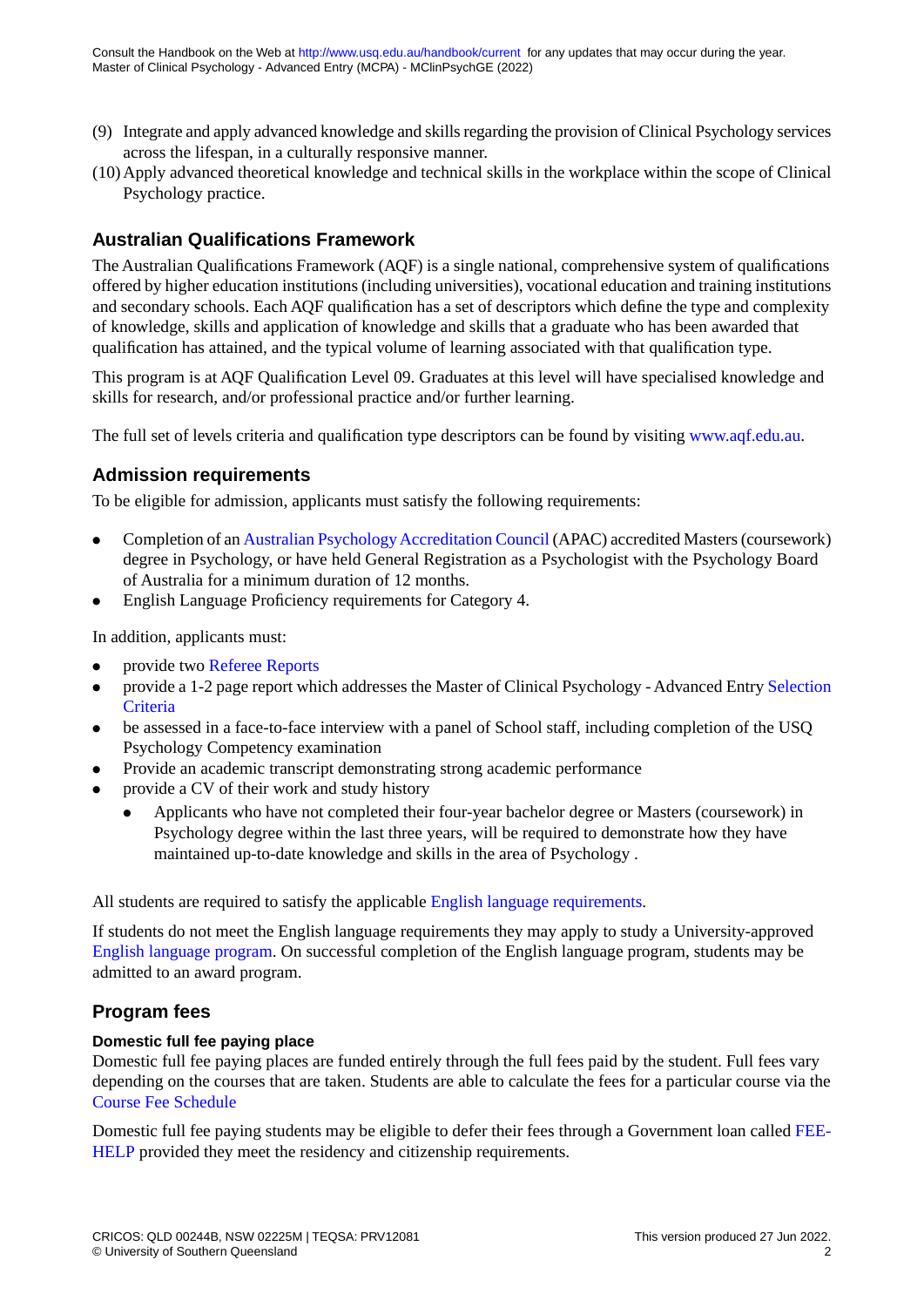Australian citizens, Permanent Humanitarian Visa holders, Permanent Resident visa holders and New Zealand citizens who will be resident outside Australia for the duration of their program pay full tuition fees and are not eligible for [FEE-Help](https://www.usq.edu.au/current-students/administration/fees/higher-education-loan-program).

# **Program structure**

The Master of Clinical Psychology – Advanced Entry consists of 8 units comprising 6 units of coursework and 2 units of practicum.

The program is designed for full-time or part-time attendance in the on-campus mode or external mode.

All coursework courses are offered via a combination of online workshops and mandatory mid-week residential schools held on-campus at the Toowoomba campus.

| <b>Course</b>                                                 | Semester(s) offered<br><b>External</b> |  |  |  |
|---------------------------------------------------------------|----------------------------------------|--|--|--|
| PSY8050 Advanced Clinical Intervention                        |                                        |  |  |  |
| PSY8060 Advanced Health Psychology                            |                                        |  |  |  |
| PSY8260 Advanced Child and Adolescent Psychology              |                                        |  |  |  |
| <b>PSY8140 Psychology Practicum 3<sup>*</sup></b>             | 1,2,3                                  |  |  |  |
| <b>PSY8210</b> Advanced Clinical Intervention II              | 2                                      |  |  |  |
| PSY8240 Advanced Clinical Psychology Assessment and Diagnosis | 2                                      |  |  |  |
| PSY8270 Advanced Psychopathology                              | 2                                      |  |  |  |
| PSY8150 Psychology Practicum 4*                               | 1,2,3                                  |  |  |  |

#### **Footnotes**

Students are required to accrue a minimum of 750 hours of practicum experience, 300 of these hours must be direct clinical work, plus at least 47 hours of supervision from a registered psychologist who is accredited as a board-approved supervisor with the Psychology Board of Australia. \*

# **Program completion requirements**

To be eligible to graduate, students must pass all 8 courses within the maximum time frame of 2 years, and with a passing mark for every piece of assessment within each course. Coursework content is delivered in mandatory day-long workshops/residential schools per course delivered in blocks over the semester, and attendance at all workshops/residential schools are mandatory for eligibility to graduate.

# **Required time limits**

Students have a maximum of 2 years to complete this program.

# **IT requirements**

Students should visit the USQ [minimum computing standards](http://www.usq.edu.au/current-students/ict/hardware-software) to check that their computers are capable of running the appropriate software and versions of Internet web browsers and to check the minimum and recommended standards for software.

# **Recommended enrolment pattern - Full-time**

Students are able to enrol in any offered mode of a course (on-campus, external or online), regardless of the program mode of study they enrolled in.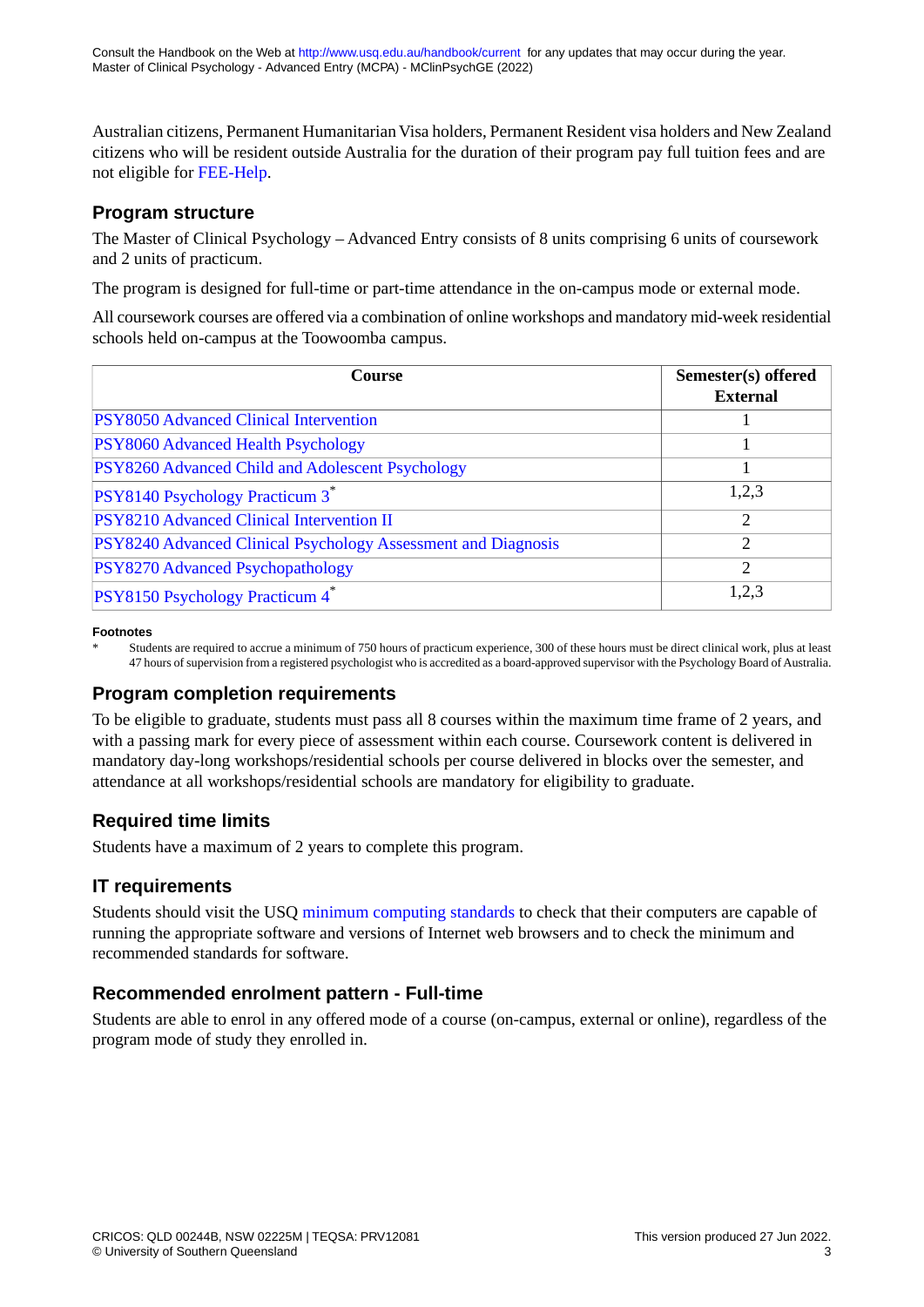All coursework courses are offered via a combination of online workshops and mandatory mid-week residential schools held on-campus at the Toowoomba campus.

| Course                                                                  |  | Year of program and semester in which course<br>is normally studied |              |                          |      |                 |   | <b>Enrolment requirements</b>                                                                                                                                     |
|-------------------------------------------------------------------------|--|---------------------------------------------------------------------|--------------|--------------------------|------|-----------------|---|-------------------------------------------------------------------------------------------------------------------------------------------------------------------|
|                                                                         |  | On-campus<br>(ONC)                                                  |              | <b>External</b><br>(EXT) |      | Online<br>(ONL) |   |                                                                                                                                                                   |
|                                                                         |  | Sem                                                                 | Year         | Sem                      | Year | Sem             |   |                                                                                                                                                                   |
| <b>Year 1/Semester 1 entry</b>                                          |  |                                                                     |              |                          |      |                 |   |                                                                                                                                                                   |
| PSY8050 Advanced Clinical Intervention                                  |  |                                                                     | 1            | 1                        |      |                 | M | Pre-requisite: Students must<br>be enrolled in one of the fol<br>lowing Programs: MCPS or<br>MCPA or be undertaking the<br>course as professional devel<br>opment |
| PSY8060 Advanced Health Psychology                                      |  |                                                                     | 1            | 1                        |      |                 |   | Pre-requisite: Students must<br>be enrolled in one of the fol<br>lowing Programs: MCPS or<br>MCPA or be undertaking the<br>course as professional devel<br>opment |
| PSY8260 Advanced Child and Adolescent Psychology                        |  |                                                                     | 1            | 1                        |      |                 | M | Pre-requisite: Students must<br>be enrolled in one of the fol<br>lowing Programs: MCPS or<br>MCPA or be undertaking the<br>course as professional devel<br>opment |
| PSY8140 Psychology Practicum 3                                          |  |                                                                     | $\mathbf{1}$ | 1                        |      |                 |   | Pre-requisite: Students must<br>be enrolled in MCPA or Stu<br>dents must be enrolled in M<br>CPS and have completed<br>PSY5130 and PSY5230                        |
| PSY8210 Advanced Clinical Intervention II                               |  |                                                                     | 1            | $\overline{c}$           |      |                 | M | Pre-requisite: Students must<br>be enrolled in one of the fol<br>lowing Programs: MCPS or<br><b>MCPA</b>                                                          |
| PSY8240 Advanced Clinical Psychology Assessment and<br><b>Diagnosis</b> |  |                                                                     | 1            | $\overline{c}$           |      |                 |   | Pre-requisite: Students must<br>be enrolled in one of the fol<br>lowing Programs: MCPS or<br>MCPA or be undertaking the<br>course as professional devel<br>opment |
| PSY8270 Advanced Psychopathology                                        |  |                                                                     | 1            | 2                        |      |                 | M | Pre-requisite: Students must<br>be enrolled in one of the fol<br>lowing Programs: MCPS or<br>MCPA or be undertaking the<br>course as professional devel<br>opment |
| PSY8150 Psychology Practicum 4                                          |  |                                                                     | 1            | $\overline{2}$           |      |                 |   | Pre-requisite: PSY8140 and<br>Students must be enrolled in<br>one of the following Program<br>s: MCPS or MCPA                                                     |

#### **Footnotes**

Students are required to accrue a minimum of 750 hours of practicum experience, 300 of these hours must be direct clinical work plus at least 47 hours of supervision from a registered psychologist who is accredited as a board-approved supervisor with the Psychology Board of Australia. \*

#### **Recommended enrolment pattern - Part-time**

Students are able to enrol in any offered mode of a course (on-campus, external or online), regardless of the program mode of study they enrolled in.